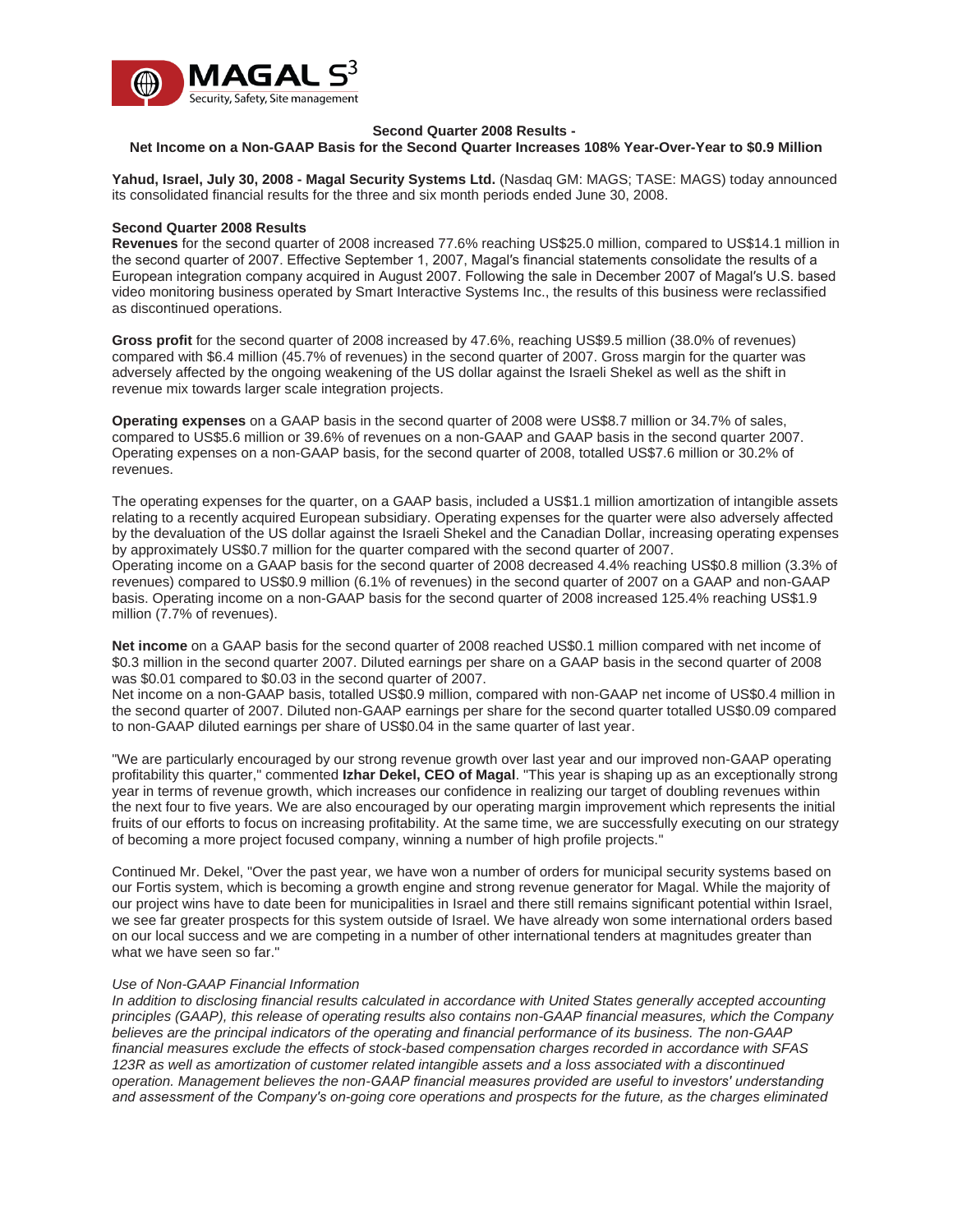

*are not part of the day-to-day business or reflective of the core operational activities of the Company. Management uses these non-GAAP financial measures as a basis for strategic decisions, forecasting future results and evaluating the Company′s current performance. However, such measures should not be considered in isolation or as substitutes for results prepared in accordance with GAAP. Reconciliation of the non-GAAP measures to the most comparable GAAP measures are provided in the schedules attached to this release.*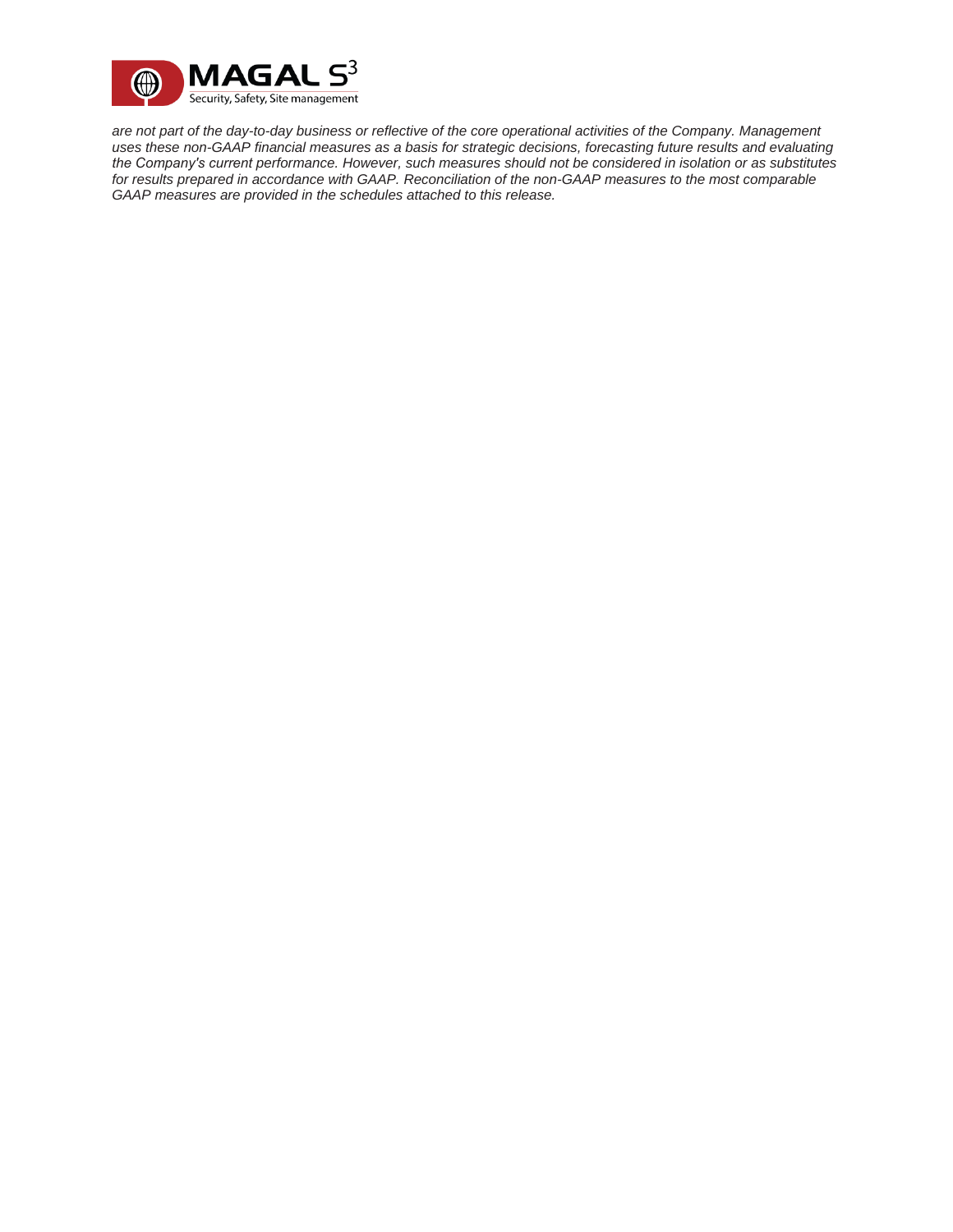### **CONDENSED CONSOLIDATED STATEMENTS OF INCOME**

*(All numbers except EPS expressed in thousands of US\$)* 

|                                                                        | <b>Six Months Ended</b><br><b>June 30,</b> |        | Three months<br>Ended June 30, |         |        |                         |
|------------------------------------------------------------------------|--------------------------------------------|--------|--------------------------------|---------|--------|-------------------------|
|                                                                        | 2008                                       | 2007   | $\frac{0}{0}$<br>change        | 2008    | 2007   | $\frac{0}{0}$<br>change |
| <b>Revenues</b>                                                        | 51,311                                     | 28,204 | 81.9                           | 25,021  | 14,091 | 77.6                    |
| <b>Cost of revenues</b>                                                | 32,122                                     | 15,382 | 108.8                          | 15,514  | 7,650  | 102.8                   |
| <b>Gross profit</b>                                                    | 19,189                                     | 12,822 | 49.7                           | 9,507   | 6,441  | 47.6                    |
| <b>Operating expenses:</b>                                             |                                            |        |                                |         |        |                         |
| Research and development, net                                          | 3,154                                      | 2,602  | 21.2                           | 1,529   | 1,148  | 33.0                    |
| Selling and marketing                                                  | 8,927                                      | 5,737  | 55.6                           | 4,691   | 3,028  | 54.9                    |
| General and administrative                                             | 4,562                                      | 2,723  | 67.5                           | 2,467   | 1,407  | 75.3                    |
| Special Post employment benefit                                        | 438                                        |        |                                |         |        |                         |
| <b>Total operating expenses</b>                                        | 17,081                                     | 11,062 | 54.4                           | 8,687   | 5,583  | 55.6                    |
| <b>Operating income</b>                                                | 2,108                                      | 1,760  | 19.8                           | 820     | 858    | (4.4)                   |
| Financial expense, net                                                 | 1,399                                      | 444    | 215.1                          | 415     | 140    | 196.4                   |
| Income from continuing operations before<br>income taxes               | 709                                        | 1,316  | (46.1)                         | 405     | 718    | (43.6)                  |
| Income tax                                                             | 571                                        | 428    |                                | 279     | 280    |                         |
| Net Income from continuing operations                                  | 138                                        | 888    | (84.5)                         | 126     | 438    | (71.2)                  |
| Loss on discontinued operations, net                                   | 309                                        | 248    |                                | 61      | 96     |                         |
| Net income (loss)                                                      | (171)                                      | 640    |                                | 65      | 342    | (81.0)                  |
| Basic and diluted net earnings per share<br>from continuing operations | 0.01                                       | 0.08   |                                | 0.01    | 0.04   |                         |
| Basic and diluted loss per share from<br>discontinued operations, net  | (0.03)                                     | (0.02) |                                | (0.005) | (0.01) |                         |
| Basic and diluted net earnings (loss) per<br>share                     | (0.02)                                     | 0.06   |                                | 0.005   | 0.03   |                         |

## **FINANCIAL RATIOS**

|                                                     | Six Months Ended June 30, |      | Three months Ended June 30, |      |  |
|-----------------------------------------------------|---------------------------|------|-----------------------------|------|--|
|                                                     | 2008                      | 2007 | 2008                        | 2007 |  |
| Gross margin                                        | 37.4                      | 45.5 | 38.0                        | 45.7 |  |
| Research and development, net as a % of             |                           |      |                             |      |  |
| revenues                                            | 6.1                       | 9.2  | 6.1                         | 8.1  |  |
| Selling and marketing as a % of revenues            | 17.4                      | 20.3 | 18.7                        | 21.5 |  |
| General and administrative as a % of revenues       | 8.9                       | 9.7  | 9.9                         | 10   |  |
| Special post employment benefit                     | 0.9                       |      |                             |      |  |
| Operating margin                                    | 4.1                       | 6.2  | 3.3                         | 6.1  |  |
| Net income margin (after discontinued<br>operation) | (0.3)                     | 2.3  | 0.3                         | 2.4  |  |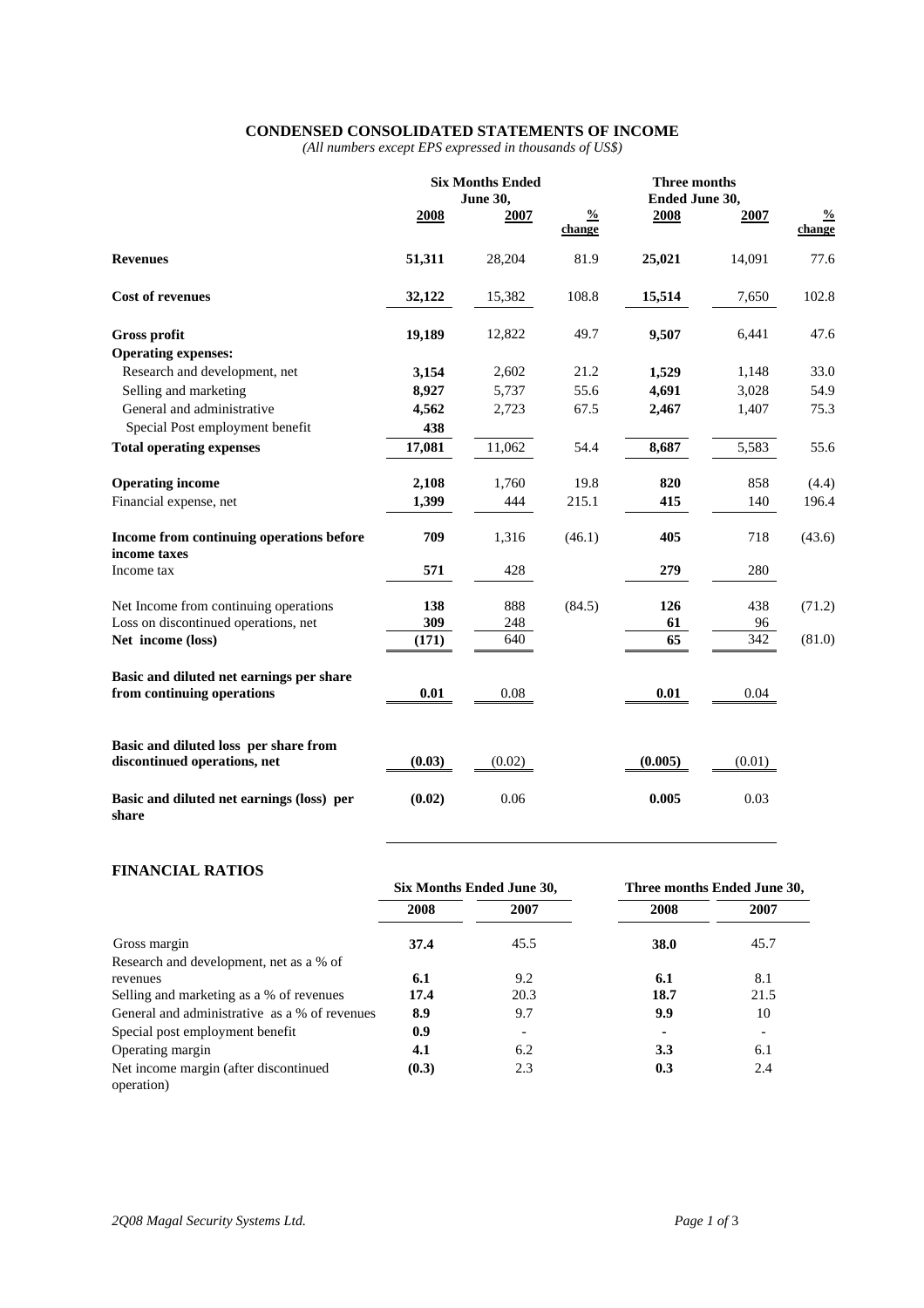# **MAGAL SECURITY SYSTEMS LTD. Reconciliation of GAAP to Non-GAAP Measures**

*(All numbers expressed in thousands of US\$)* 

|                                                          | Six Months Ended June 30, |       | Three months Ended June 30, |      |  |
|----------------------------------------------------------|---------------------------|-------|-----------------------------|------|--|
|                                                          | 2008                      | 2007  | 2008                        | 2007 |  |
| GAAP operating income                                    | 2,108                     | 1,760 | 820                         | 858  |  |
| Amortization of customer related intangible assets       | 2,101                     |       | 1,056                       |      |  |
| Special post employment benefit                          | 438                       |       |                             |      |  |
| Amortization of deferred stock based compensation        | 114                       |       | 57                          |      |  |
| Non-GAAP operating income                                | 4,761                     | 1,760 | 1,933                       | 858  |  |
| GAAP operating income as a percentage of<br>revenues     | $4.1\%$                   | 6.2%  | 3.3%                        | 6.1% |  |
| Non-GAAP operating income as a percentage of<br>revenues | $9.3\%$                   | 6.2%  | $7.7\%$                     | 6.1% |  |

|                                                         | Six Months Ended June 30,<br>2008 | 2007 | Three months Ended June 30,<br>2008 | 2007 |
|---------------------------------------------------------|-----------------------------------|------|-------------------------------------|------|
| GAAP net income (loss)                                  | (171)                             | 640  | 65                                  | 342  |
| Amortization of customer related intangible assets      | 2,101                             |      | 1,056                               |      |
| Special post employment benefit                         | 438                               |      |                                     |      |
| Loss on discontinued operation, net                     | 309                               | 248  | 61                                  | 96   |
| Amortization of deferred stock based compensation       | 114                               |      | 57                                  |      |
| Income taxes with respect to the above items            | (768)                             |      | (332)                               |      |
| Non-GAAP net income                                     | 2,023                             | 888  | 907                                 | 438  |
| GAAP net income (loss) as a percentage of<br>revenues   | (0.3)                             | 2.3  | 0.3                                 | 2.4  |
| Non GAAP net income as a percentage of revenues         | 3.9                               | 3.1  | 3.6                                 | 3.1  |
| GAAP basic and diluted net earnings (loss) per<br>share | (0.02)                            | 0.06 | 0.005                               | 0.03 |
| Non-GAAP basic and diluted net earnings per share       | 0.19                              | 0.08 | 0.09                                | 0.04 |